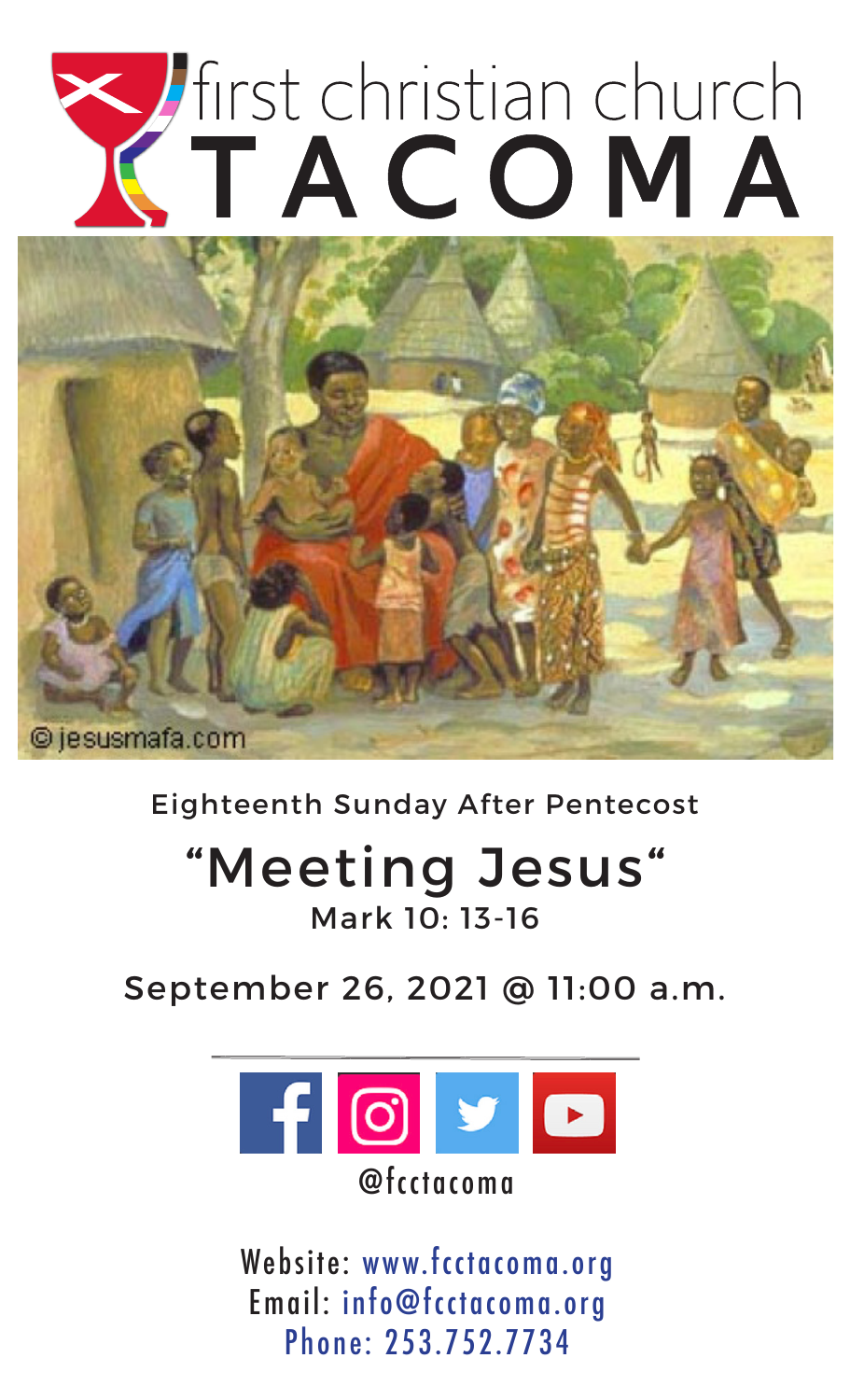#### *\*Please stand if you are able*

## **Gathering Music Kenneth Tucker**

# **Welcome** Rev. Brittany Lynn Wooten

**Prelude** FCC Trio

"Where No One Stands Alone" Once I stood in the night With my head bowed low In the darkness as black as could be And my heart felt alone and I cried, "Oh Lord Don't hide your face from me" Like a king, I may live in a palace so tall With great riches to call my own But I don't know a thing In this whole wide world That's worse than being alone Hold my hand all the way, every hour, every day Come here to the great unknown Take my hand, let me stand Where no-one stands alone Take my hand, let me stand Where no-one stands alone

## **Call to Worship**  Steve Johnson

*Friends, we have awakened today with a hunger that calls our stomachs to groan and our bodies to ache for nourishment.*

**We hunger for the bread of God that feeds our bodies.**

*We rose from our rest with mouths that are parched for the water we were giving did not last through the night.*

**We thirst for the water Jesus spoke of that will never run dry.**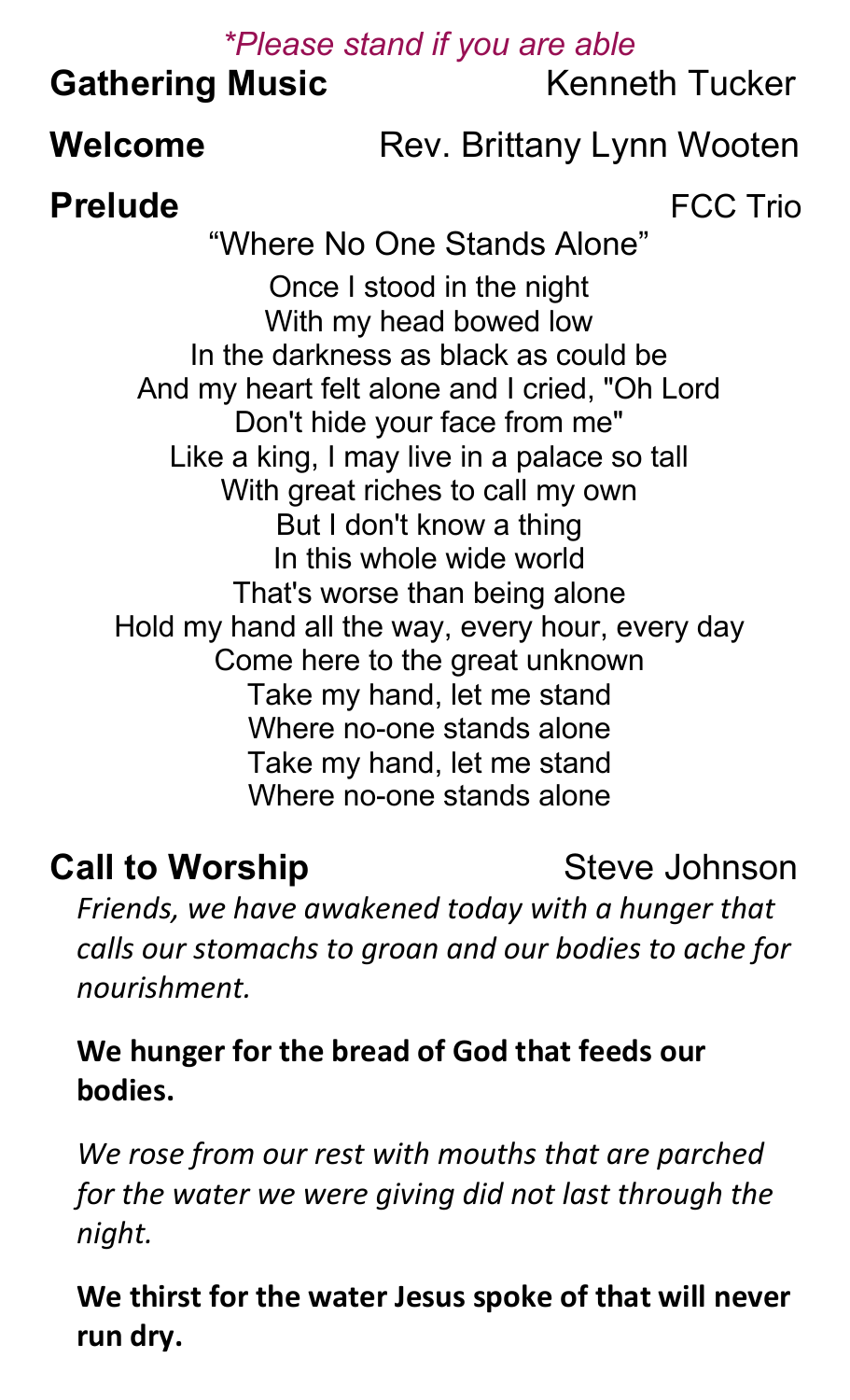*We wake to the reality that our dreams of unconditional love are not yet a reality for all our brothers and sisters.*

#### **We yearn for love that sustains our souls**

*Our time of worship will bring food, drink, and love. It will also teach of the food that never fails, the cup that never runs dry, and the love that is always being offered by our Creator.*

**We come to worship today to be held in the arms of Jesus. Feed us. Quench us. Love us. Our hope is in you, Lord, now and forevermore. Hallelujah.**

# **\*Opening Hymn** CH 92

All Hail the Power of Jesus Name

## **A Time for Prayer** David Quiring

After a pastoral prayer is offered, worshippers are invited to light a candle at a nearby station as we continue our time of prayer. "Take Your Burden to the Lord"

## **Community Prayer Eternal Spirit, Earth-maker, Pain-bearer**

From the New Zealand Prayer Book Find this week's responsive prayer insert in your pew.

# **Scripture Reading 6 Steve Johnson**

# **Mark 10: 13-16**

**<sup>13</sup>** People were bringing little children to him in order that he might touch them; and the disciples spoke sternly to them. **<sup>14</sup>** But when Jesus saw this, he was indignant and said to them, "Let the little children come to me; do not stop them; for it is to such as these that the kingdom of God belongs. **<sup>15</sup>** Truly I tell you, whoever does not receive the kingdom of God as a little child will never enter it." **<sup>16</sup>** And he took them